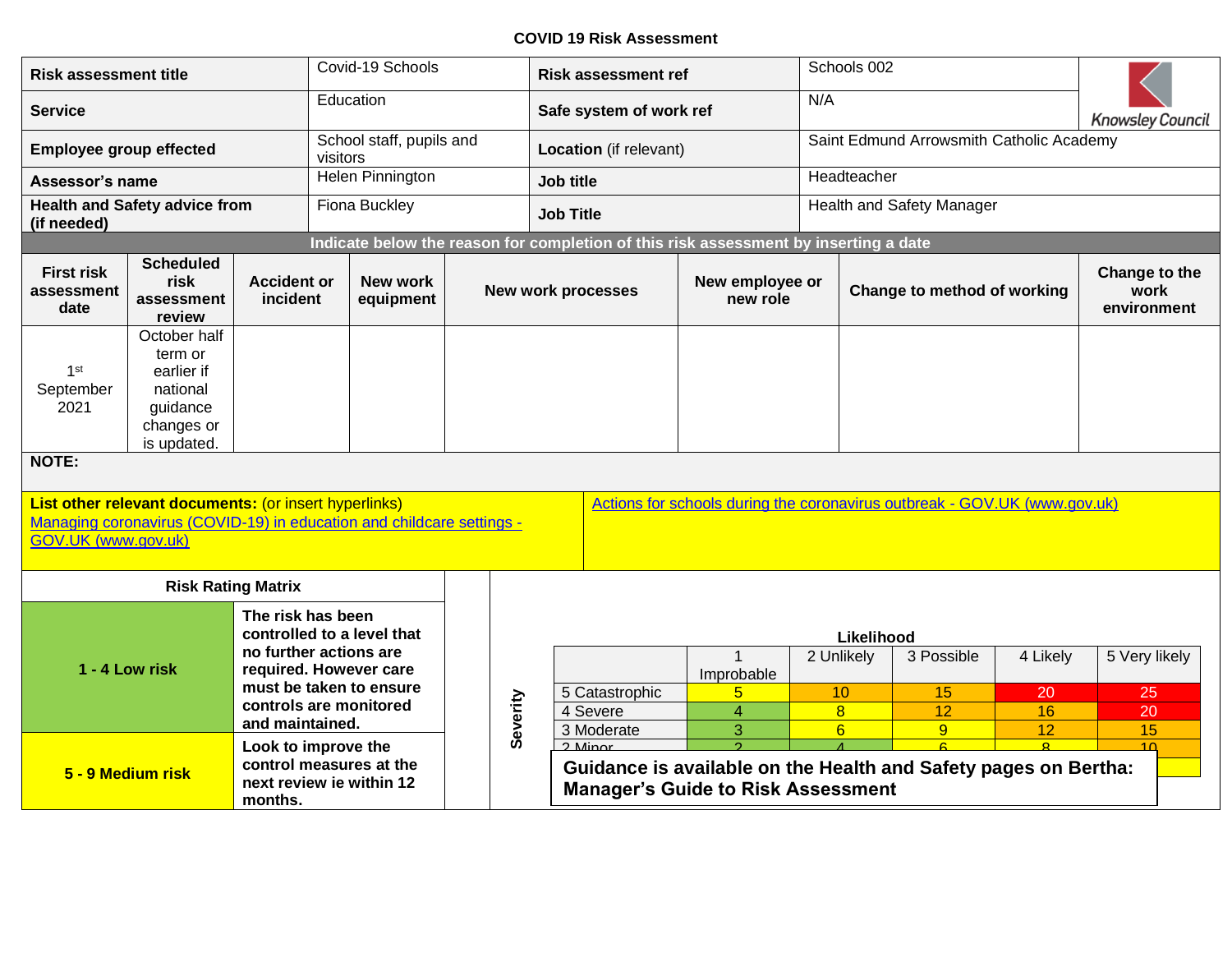## **Please complete the non shaded areas in the risk assessment below as applicable.**

|     | STEP <sub>1</sub>        |                                    | <b>STEP 2</b>                                                                        |                                                                                                                                                                                                                                                                                                                                                                                                           |                                  |                             |                                                      |                                  |                                                                                                                                                                                                                                             |
|-----|--------------------------|------------------------------------|--------------------------------------------------------------------------------------|-----------------------------------------------------------------------------------------------------------------------------------------------------------------------------------------------------------------------------------------------------------------------------------------------------------------------------------------------------------------------------------------------------------|----------------------------------|-----------------------------|------------------------------------------------------|----------------------------------|---------------------------------------------------------------------------------------------------------------------------------------------------------------------------------------------------------------------------------------------|
|     |                          |                                    |                                                                                      |                                                                                                                                                                                                                                                                                                                                                                                                           |                                  | <b>Risk Evaluation</b>      |                                                      | Rating                           | <b>Actions arising</b>                                                                                                                                                                                                                      |
| Ref | What are the<br>hazards? | Who could<br>be harmed?            | How can harm<br>occur?                                                               | What measures are/should be in<br>place to eliminate or reduce the<br>risks?                                                                                                                                                                                                                                                                                                                              | <b>Severi</b><br>ty<br>$(1 - 5)$ | Likelih<br>ood<br>$(1 - 5)$ | <b>Resid</b><br>ual<br><b>Risk</b><br>$(S \times L)$ | Low,<br><b>Medium</b><br>or High | (e.g. further controls to<br>explore, reviews, additional<br>information needed etc.)                                                                                                                                                       |
| 1   | Lack of<br>communication | Staff<br>Pupils<br><b>Visitors</b> | Staff / pupils not<br>aware or<br>understanding the<br>control measures              | On 1 <sup>st</sup> September 2021 staff will<br>be briefed on the following<br>minimum:-<br>• Expectations of symptomatic<br>staff / pupils<br>• Testing arrangements<br>• Cleaning and hygiene<br>arrangements<br>• Outbreak definitions and<br>arrangements<br>• Ventialtion guidance<br>• Changes to working practices<br>and systems<br>• Risk assessment content to be<br>emailed out to staff asap. | 4                                | $\mathbf 1$                 | 4                                                    |                                  |                                                                                                                                                                                                                                             |
| 2   | Spreading the<br>virus   | Staff<br><b>Pupils</b>             | Symtomatic people<br>attending school or<br>developing<br>symptoms during<br>the day | <b>Staff</b><br>• Staff showing symptoms must<br>not attend work.<br>• Staff should arrange for a PCR<br>test.<br>• If the test result comes back as<br>negative and staff are feeling<br>well can return to work.<br>• Staff must contact the staff<br>absence phone to report<br>absence and update on return<br>date.                                                                                  | $\overline{\mathbf{4}}$          | $\mathbf{2}$                | 8                                                    |                                  | Day 1 and day 3 on site LFT<br>Covid Testing.<br>Letter to all parents and staff<br>W/C 6/9/21 reminding<br>families and staff of actions to<br>be taken if displaying covid<br>symptoms.<br>Advise continued twice<br>weekly home testing. |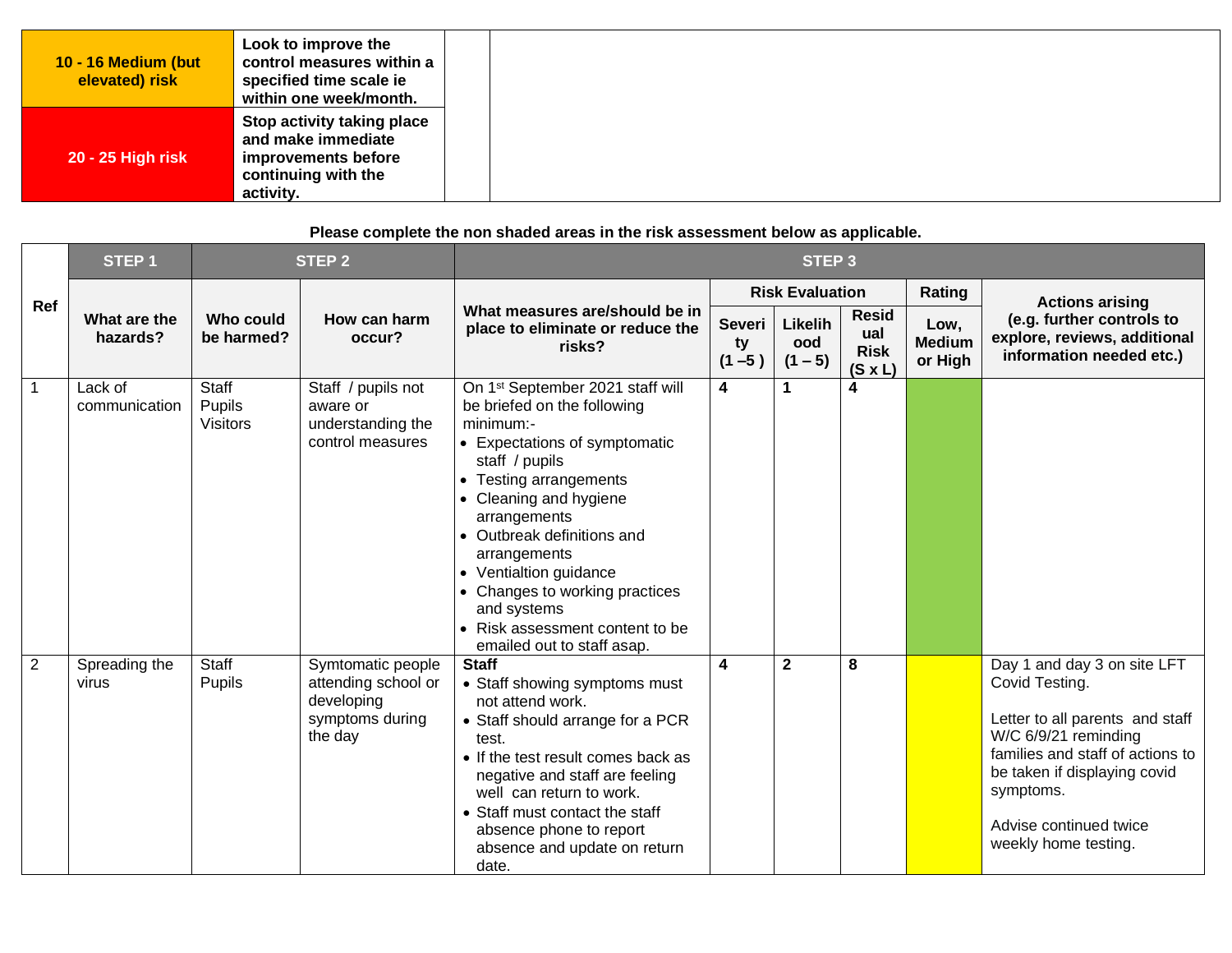|     | STEP <sub>1</sub>        |                         | <b>STEP 2</b>          | STEP <sub>3</sub>                                                                                                                                                                                                                                                                                                                                                                                                                                                                                                                                                                                                                                                                                                                                                                                                                                                                                                                                                                                                                                                                                                                                        |                                  |                             |                                                      |                                  |                                                                                       |
|-----|--------------------------|-------------------------|------------------------|----------------------------------------------------------------------------------------------------------------------------------------------------------------------------------------------------------------------------------------------------------------------------------------------------------------------------------------------------------------------------------------------------------------------------------------------------------------------------------------------------------------------------------------------------------------------------------------------------------------------------------------------------------------------------------------------------------------------------------------------------------------------------------------------------------------------------------------------------------------------------------------------------------------------------------------------------------------------------------------------------------------------------------------------------------------------------------------------------------------------------------------------------------|----------------------------------|-----------------------------|------------------------------------------------------|----------------------------------|---------------------------------------------------------------------------------------|
|     |                          |                         |                        |                                                                                                                                                                                                                                                                                                                                                                                                                                                                                                                                                                                                                                                                                                                                                                                                                                                                                                                                                                                                                                                                                                                                                          |                                  | <b>Risk Evaluation</b>      |                                                      | Rating                           | <b>Actions arising</b>                                                                |
| Ref | What are the<br>hazards? | Who could<br>be harmed? | How can harm<br>occur? | What measures are/should be in<br>place to eliminate or reduce the<br>risks?                                                                                                                                                                                                                                                                                                                                                                                                                                                                                                                                                                                                                                                                                                                                                                                                                                                                                                                                                                                                                                                                             | <b>Severi</b><br>ty<br>$(1 - 5)$ | Likelih<br>ood<br>$(1 - 5)$ | <b>Resid</b><br>ual<br><b>Risk</b><br>$(S \times L)$ | Low,<br><b>Medium</b><br>or High | (e.g. further controls to<br>explore, reviews, additional<br>information needed etc.) |
|     |                          |                         |                        | • A copy of a positive PCR test<br>should be emailed to Mrs.<br>Wilson, School Business<br>Manager. Staff should isolate for<br>10 days as per national<br>guidance.<br>• The attendance team will report<br>the positive case to Knowsley<br>LA using the MDS form.<br><b>Pupils</b><br>· Parents / guardians should be<br>reminded that pupils showing<br>symptoms should not attend<br>school.<br>• A PCR test should be arranged.<br>• If the results come back as<br>negative and the pupil is feeling<br>well can return to school.<br>• If the PCR test is positive<br>parents should contact the<br>attendance office and email in a<br>copy of the positive PCR test.<br>Pupils should isolate for 10 days<br>as per national guidance.<br>• The Attedance team will report<br>the positive case to Knowsley<br>LA using the MDS form.<br><b>Visitors</b><br>• Must not attend school premises<br>if showing symptoms.<br>• The PE medical room is our<br>designated COVID 19 room for<br>someone who has developed<br>symptoms can be distanced<br>from others whilst they are<br>waiting to be collected.<br>• PPE should be worn if you need |                                  |                             |                                                      |                                  |                                                                                       |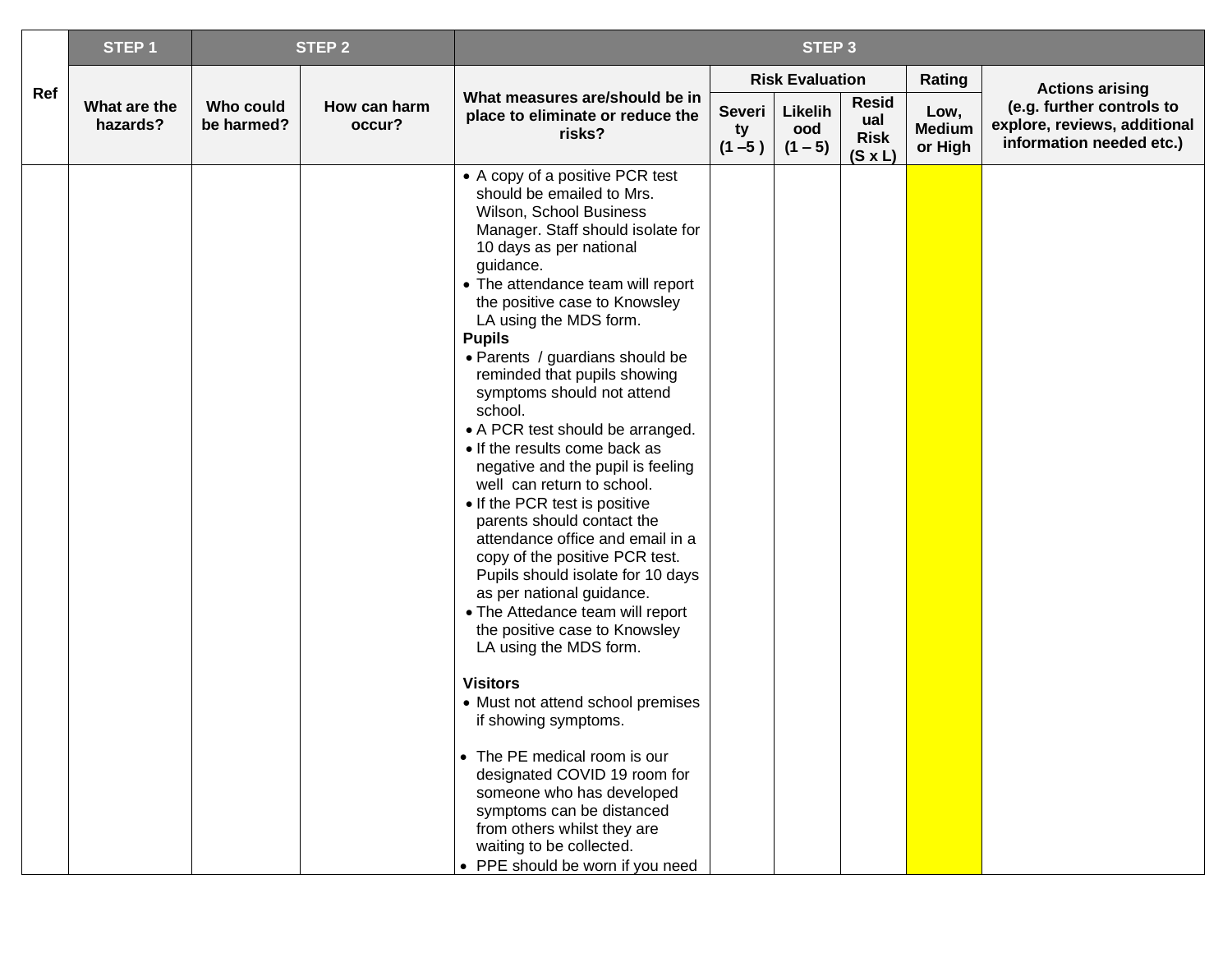|     | STEP <sub>1</sub>         |                                    | <b>STEP 2</b>                                       | STEP <sub>3</sub>                                                                                                                                                                                                                                                                                                                                                                                                                                                                                                                                                                                                                                                                                                                                                                                         |                           |                             |                                                      |                                  |                                                                                       |
|-----|---------------------------|------------------------------------|-----------------------------------------------------|-----------------------------------------------------------------------------------------------------------------------------------------------------------------------------------------------------------------------------------------------------------------------------------------------------------------------------------------------------------------------------------------------------------------------------------------------------------------------------------------------------------------------------------------------------------------------------------------------------------------------------------------------------------------------------------------------------------------------------------------------------------------------------------------------------------|---------------------------|-----------------------------|------------------------------------------------------|----------------------------------|---------------------------------------------------------------------------------------|
|     |                           |                                    |                                                     |                                                                                                                                                                                                                                                                                                                                                                                                                                                                                                                                                                                                                                                                                                                                                                                                           |                           | <b>Risk Evaluation</b>      |                                                      | Rating                           | <b>Actions arising</b>                                                                |
| Ref | What are the<br>hazards?  | Who could<br>be harmed?            | How can harm<br>occur?                              | What measures are/should be in<br>place to eliminate or reduce the<br>risks?                                                                                                                                                                                                                                                                                                                                                                                                                                                                                                                                                                                                                                                                                                                              | Severi<br>ty<br>$(1 - 5)$ | Likelih<br>ood<br>$(1 - 5)$ | <b>Resid</b><br>ual<br><b>Risk</b><br>$(S \times L)$ | Low,<br><b>Medium</b><br>or High | (e.g. further controls to<br>explore, reviews, additional<br>information needed etc.) |
|     |                           |                                    |                                                     | to be within 1m of the<br>symptomatic person for more<br>than 1 minute. This is in the<br>PPE box in the room.                                                                                                                                                                                                                                                                                                                                                                                                                                                                                                                                                                                                                                                                                            |                           |                             |                                                      |                                  |                                                                                       |
| 3   | Spreading of<br>the virus | Staff<br>Pupils<br><b>Visitors</b> | Being in contact<br>with a positive case            | • Individuals are not required to<br>self-isolate if they live in the<br>same household as someone<br>with COVID-19, or are a close<br>contact of someone with<br>COVID-19, and any of the<br>following apply:<br>o they are fully vaccinated<br>$\circ$ they are below the age of 18<br>years and 6 months<br>o they have taken part in or are<br>currently part of an approved<br>COVID-19 vaccine trial<br>$\circ$ they are not able to get<br>vaccinated for medical<br>reasons<br>This information will be<br>communicated to parents<br>and staff WC 6/9/21<br>• Instead, they will be contacted<br>by NHS Test and Trace,<br>informed they have been in<br>close contact with a positive<br>case and advised to take<br>a PCR test which can be<br>arranged through NHS website<br>or calling 119. |                           |                             |                                                      |                                  |                                                                                       |
| 4   | Spreading of<br>the virus | Staff<br>Pupils<br><b>Visitors</b> | Lack of appropriate<br>cleaning regimes in<br>place | • Access points in use at the<br>school will have hand cleaning<br>facilities and on entering and<br>leaving the building, hands are<br>to be sanitised/washed.<br>• Hand sanitising points to be                                                                                                                                                                                                                                                                                                                                                                                                                                                                                                                                                                                                         | $\boldsymbol{4}$          | $\mathbf{1}$                | $\boldsymbol{4}$                                     |                                  |                                                                                       |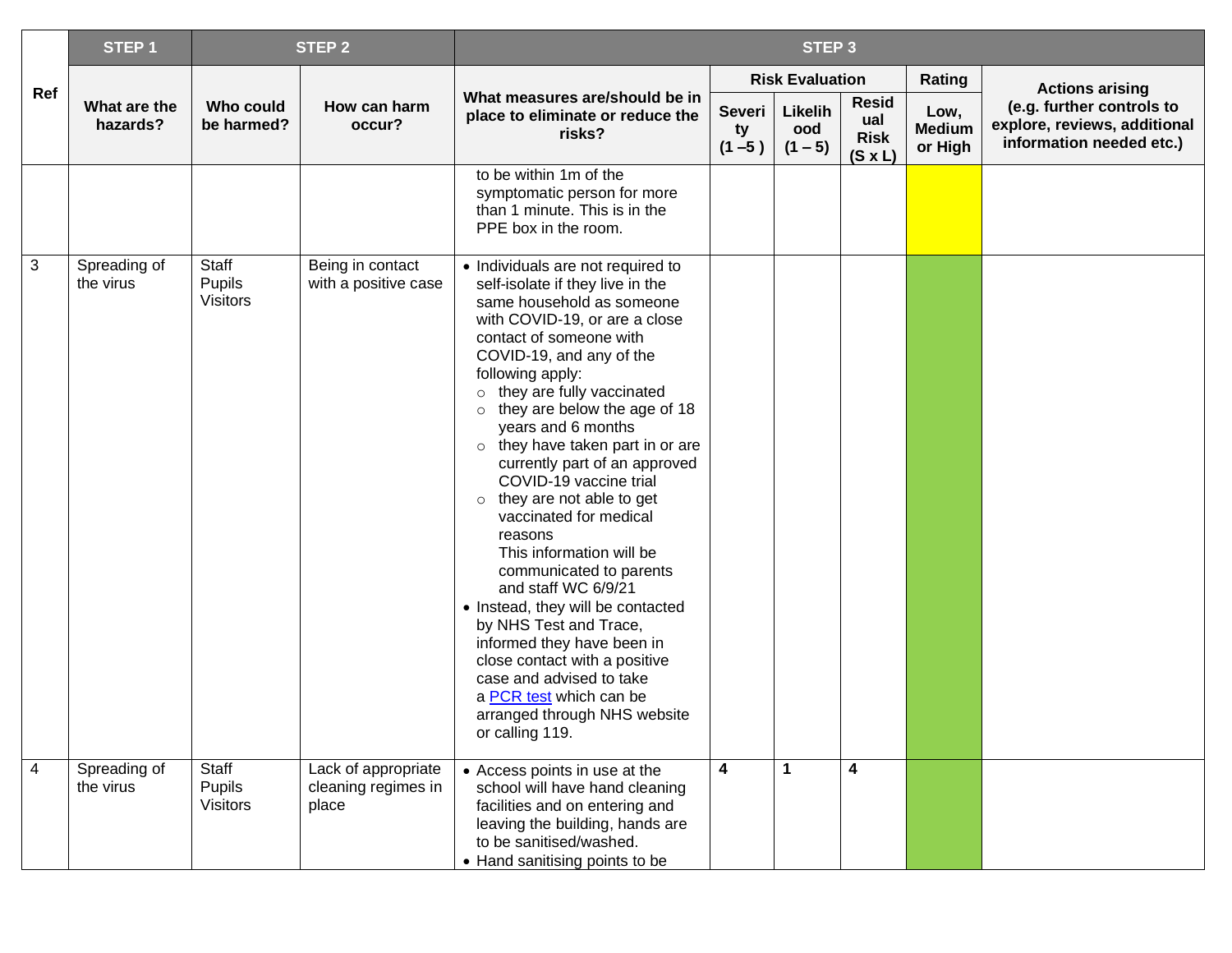|                | STEP <sub>1</sub>        |                                    | <b>STEP 2</b>               | STEP <sub>3</sub>                                                                                                                                                                                                                                                                                                                                                                                                                                                                                                                                                                                                                                                                                                                                                                                                                                                                                                                                                                                                                                  |                                  |                             |                                                      |                                  |                                                                                                                           |
|----------------|--------------------------|------------------------------------|-----------------------------|----------------------------------------------------------------------------------------------------------------------------------------------------------------------------------------------------------------------------------------------------------------------------------------------------------------------------------------------------------------------------------------------------------------------------------------------------------------------------------------------------------------------------------------------------------------------------------------------------------------------------------------------------------------------------------------------------------------------------------------------------------------------------------------------------------------------------------------------------------------------------------------------------------------------------------------------------------------------------------------------------------------------------------------------------|----------------------------------|-----------------------------|------------------------------------------------------|----------------------------------|---------------------------------------------------------------------------------------------------------------------------|
|                |                          |                                    |                             |                                                                                                                                                                                                                                                                                                                                                                                                                                                                                                                                                                                                                                                                                                                                                                                                                                                                                                                                                                                                                                                    |                                  | <b>Risk Evaluation</b>      |                                                      | Rating                           | <b>Actions arising</b>                                                                                                    |
| Ref            | What are the<br>hazards? | Who could<br>be harmed?            | How can harm<br>occur?      | What measures are/should be in<br>place to eliminate or reduce the<br>risks?                                                                                                                                                                                                                                                                                                                                                                                                                                                                                                                                                                                                                                                                                                                                                                                                                                                                                                                                                                       | <b>Severi</b><br>ty<br>$(1 - 5)$ | Likelih<br>ood<br>$(1 - 5)$ | <b>Resid</b><br>ual<br><b>Risk</b><br>$(S \times L)$ | Low,<br><b>Medium</b><br>or High | (e.g. further controls to<br>explore, reviews, additional<br>information needed etc.)                                     |
|                |                          |                                    |                             | strategically placed around the<br>school, especially outside<br>toilets, inside dining halls and<br>staff rooms and offices.<br>• Fire doors on main access<br>routes may use Dorgard to<br>ensure doors are kept open.<br>• Cleaning schedules have been<br>reprioritised to include:<br>o Door handles, door release<br>buttons, and doors.<br>o Light switches<br>Toilets and sinks<br>$\circ$<br>o Food preparation areas<br>(drinks station)<br>o Hard floor surfaces.<br><b>Tables</b><br>$\circ$<br>$\circ$ Stairwell hand rails<br>• Minimal sharing of equipment<br>between staff and pupils.<br>• Any shared equipment should<br>be wiped down inbetween uses.<br>• Encouragement to use tissues<br>to cover mouth and nose when<br>coughing or sneezing.<br>• Tissues disposed of in<br>disposable bags as soon as<br>possible.<br>• Hands to be washed regularly<br>throughout the day, especially<br>before and after toileting, before<br>food and drink preparation and<br>when entering and leaving the<br>building for exercise. |                                  |                             |                                                      |                                  |                                                                                                                           |
| $\overline{5}$ | Spreading the<br>virus   | Staff<br>Pupils<br><b>Visitors</b> | Lack of good<br>ventilation | • Windows in this building do not<br>open. The ventilation system<br>continues to be switched to<br>'fresh air'.                                                                                                                                                                                                                                                                                                                                                                                                                                                                                                                                                                                                                                                                                                                                                                                                                                                                                                                                   | 4                                | $\mathbf{2}$                | 8                                                    |                                  | Consider ventilation system<br>upgrades or improvements<br>can increase the delivery of<br>clean air and dilute potential |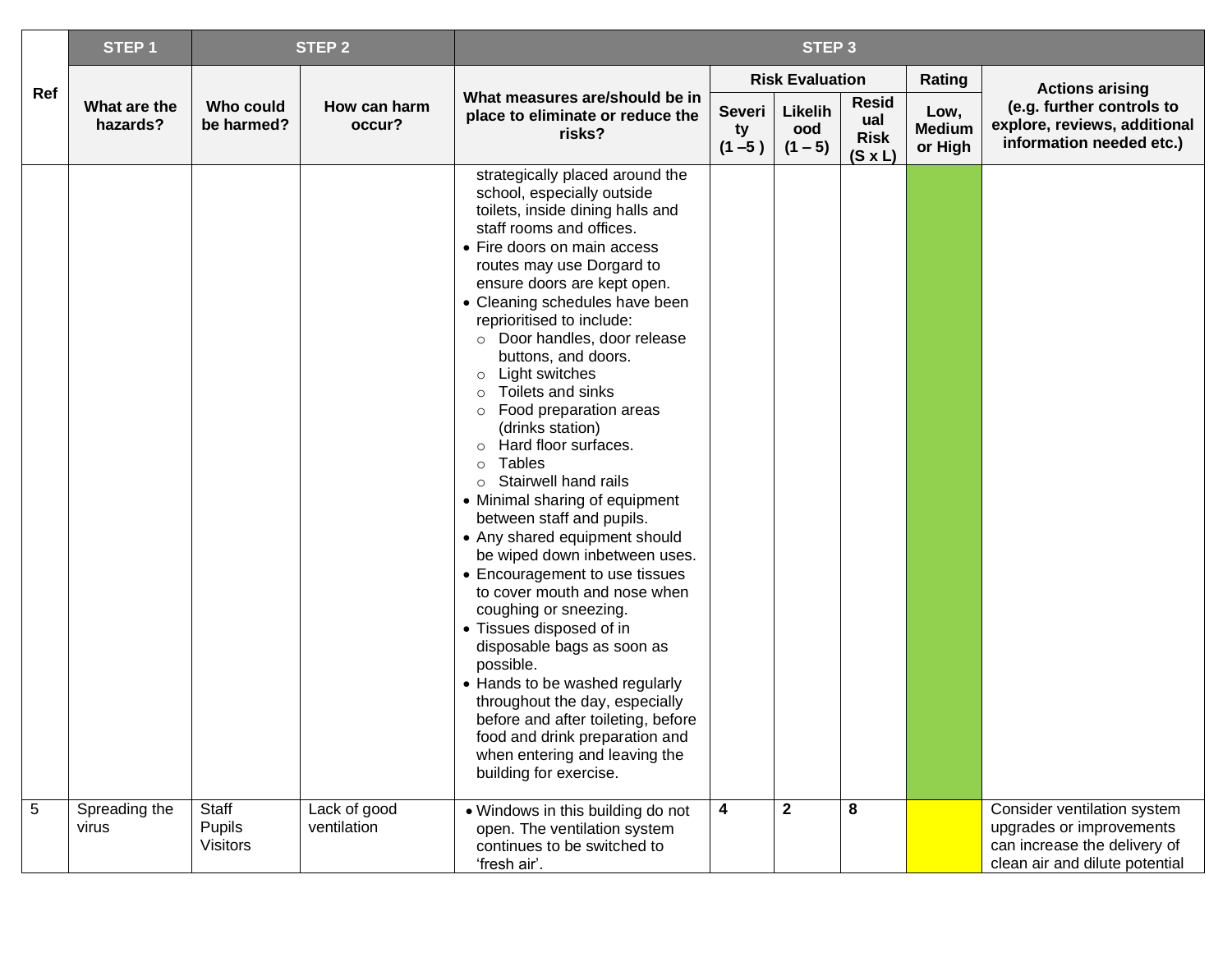|                | STEP <sub>1</sub>        |                          | <b>STEP 2</b>                                       | STEP <sub>3</sub>                                                                                                                                                                                                                                                                                                                                                                                                                                                                                                                                                                 |                           |                             |                                                      |                                  |                                                                                       |  |
|----------------|--------------------------|--------------------------|-----------------------------------------------------|-----------------------------------------------------------------------------------------------------------------------------------------------------------------------------------------------------------------------------------------------------------------------------------------------------------------------------------------------------------------------------------------------------------------------------------------------------------------------------------------------------------------------------------------------------------------------------------|---------------------------|-----------------------------|------------------------------------------------------|----------------------------------|---------------------------------------------------------------------------------------|--|
|                |                          |                          |                                                     |                                                                                                                                                                                                                                                                                                                                                                                                                                                                                                                                                                                   |                           | <b>Risk Evaluation</b>      |                                                      | Rating                           | <b>Actions arising</b>                                                                |  |
| Ref            | What are the<br>hazards? | Who could<br>be harmed?  | How can harm<br>occur?                              | What measures are/should be in<br>place to eliminate or reduce the<br>risks?                                                                                                                                                                                                                                                                                                                                                                                                                                                                                                      | Severi<br>ty<br>$(1 - 5)$ | Likelih<br>ood<br>$(1 - 5)$ | <b>Resid</b><br>ual<br><b>Risk</b><br>$(S \times L)$ | Low,<br><b>Medium</b><br>or High | (e.g. further controls to<br>explore, reviews, additional<br>information needed etc.) |  |
|                |                          |                          |                                                     | • Internal doors to be left open<br>where possible.                                                                                                                                                                                                                                                                                                                                                                                                                                                                                                                               |                           |                             |                                                      |                                  | contaminants                                                                          |  |
| 6              | Spreading the<br>virus   | Staff                    | Staff mixing                                        | • Ventilation system continues to<br>be switched to fresh air.<br>• Staff encouraged to use their<br>own cutlery and cups, cleaning<br>them after use and storing<br>safely and to avoid sharing food<br>with others.<br>• There are numerous break<br>rooms around the building<br>including the staff room and<br>open areas in zones that staff<br>can use to take their breaks, as<br>well as empty classrooms.<br>• Staff encouraged to maintain<br>twice weekly LFD testing<br>• Any member of staff who wishes<br>to continue to wear a face<br>covering is free to do so. | $\overline{\mathbf{4}}$   | $\overline{2}$              | 8                                                    |                                  |                                                                                       |  |
| $\overline{7}$ | Spreading the<br>virus   | Staff<br><b>Visitors</b> | Close proximity<br>through meetings /<br>gatherings | • face to face meetings (including<br>Parents' Evening) should only<br>be used where Teams / Zoom is<br>not feasible or realisitc.<br>• If face to face meetings must be<br>held, they should be held in<br>larger space where possible<br>• The Chair should maintain a list<br>of attendees for 21 days for both<br>formal and informal meetings.<br>• Consider allowing some<br>participants to join on line where<br>needed.<br>• Allow meeting spaces to be<br>aired in between meetings<br>• Wipes available to wipe down                                                   | $\overline{\mathbf{4}}$   | $\blacktriangleleft$        | $\overline{\mathbf{4}}$                              |                                  |                                                                                       |  |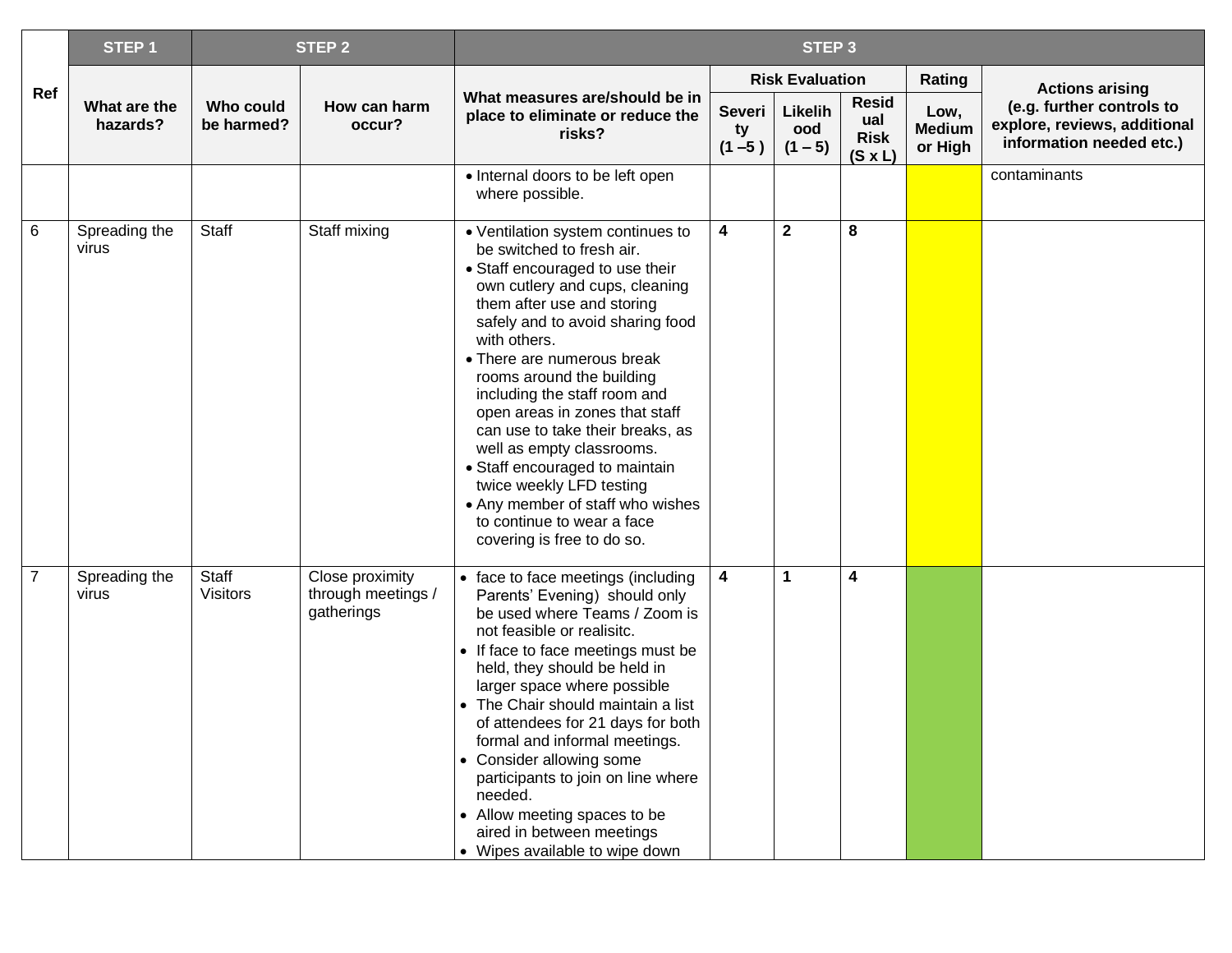|                | STEP <sub>1</sub>        |                         | <b>STEP 2</b>              | STEP <sub>3</sub>                                                                                                                                                                                                                                                                                                                                                                                                                                                                                                                                                                                                                       |                           |                             |                                                      |                                  |                                                                                       |
|----------------|--------------------------|-------------------------|----------------------------|-----------------------------------------------------------------------------------------------------------------------------------------------------------------------------------------------------------------------------------------------------------------------------------------------------------------------------------------------------------------------------------------------------------------------------------------------------------------------------------------------------------------------------------------------------------------------------------------------------------------------------------------|---------------------------|-----------------------------|------------------------------------------------------|----------------------------------|---------------------------------------------------------------------------------------|
|                |                          |                         |                            |                                                                                                                                                                                                                                                                                                                                                                                                                                                                                                                                                                                                                                         |                           | <b>Risk Evaluation</b>      |                                                      | Rating                           | <b>Actions arising</b>                                                                |
| Ref            | What are the<br>hazards? | Who could<br>be harmed? | How can harm<br>occur?     | What measures are/should be in<br>place to eliminate or reduce the<br>risks?                                                                                                                                                                                                                                                                                                                                                                                                                                                                                                                                                            | Severi<br>ty<br>$(1 - 5)$ | Likelih<br>ood<br>$(1 - 5)$ | <b>Resid</b><br>ual<br><b>Risk</b><br>$(S \times L)$ | Low,<br><b>Medium</b><br>or High | (e.g. further controls to<br>explore, reviews, additional<br>information needed etc.) |
|                |                          |                         |                            | areas in between meetings.<br>• Year group and key stage<br>assemblies can take place.<br>• When using on line meetings,<br>consider the volume of calls,<br>using headsets where possible<br>to reduce the need for staff to<br>raise their voice.<br>• Anyone wishing to wear a face<br>covering at a meeting or<br>gsthering is free to do so.                                                                                                                                                                                                                                                                                       |                           |                             |                                                      |                                  |                                                                                       |
| 8              | Spreading the<br>virus   | Staff<br>Pupils         | Virus Outbreak             | • The headteacher holds the<br>outbreak plan and will<br>communicate responsibilities to<br>to staff.<br>• The outbreak plan should<br>include:<br>o reinforce the testing, hygiene<br>and ventilation measures in<br>place.<br>o move to outdoor activities<br>$\circ$ improve ventilation (where<br>possible)<br>o one-off enhanced cleaning.<br>$\circ$ limit parental attendance for<br>meetings / events<br>o temporary reinstatement of<br>face coverings<br>o reinstating on-site LFD<br>testing<br>$\circ$ short-term attendance<br>restrictions (last resort).<br>The plan should be enacted on<br>the advice of Public Health | 4                         | $\mathbf 2$                 | 8                                                    |                                  |                                                                                       |
| $\overline{9}$ | Spreading the<br>virus   | Staff<br>Pupils         | Using restricted<br>spaces | • Staff will be asked to consider<br>the number of people in offices<br>at any given time and respect<br>the need for space to reduce                                                                                                                                                                                                                                                                                                                                                                                                                                                                                                   | 4                         | $\mathbf 1$                 | $\overline{\mathbf{4}}$                              |                                  |                                                                                       |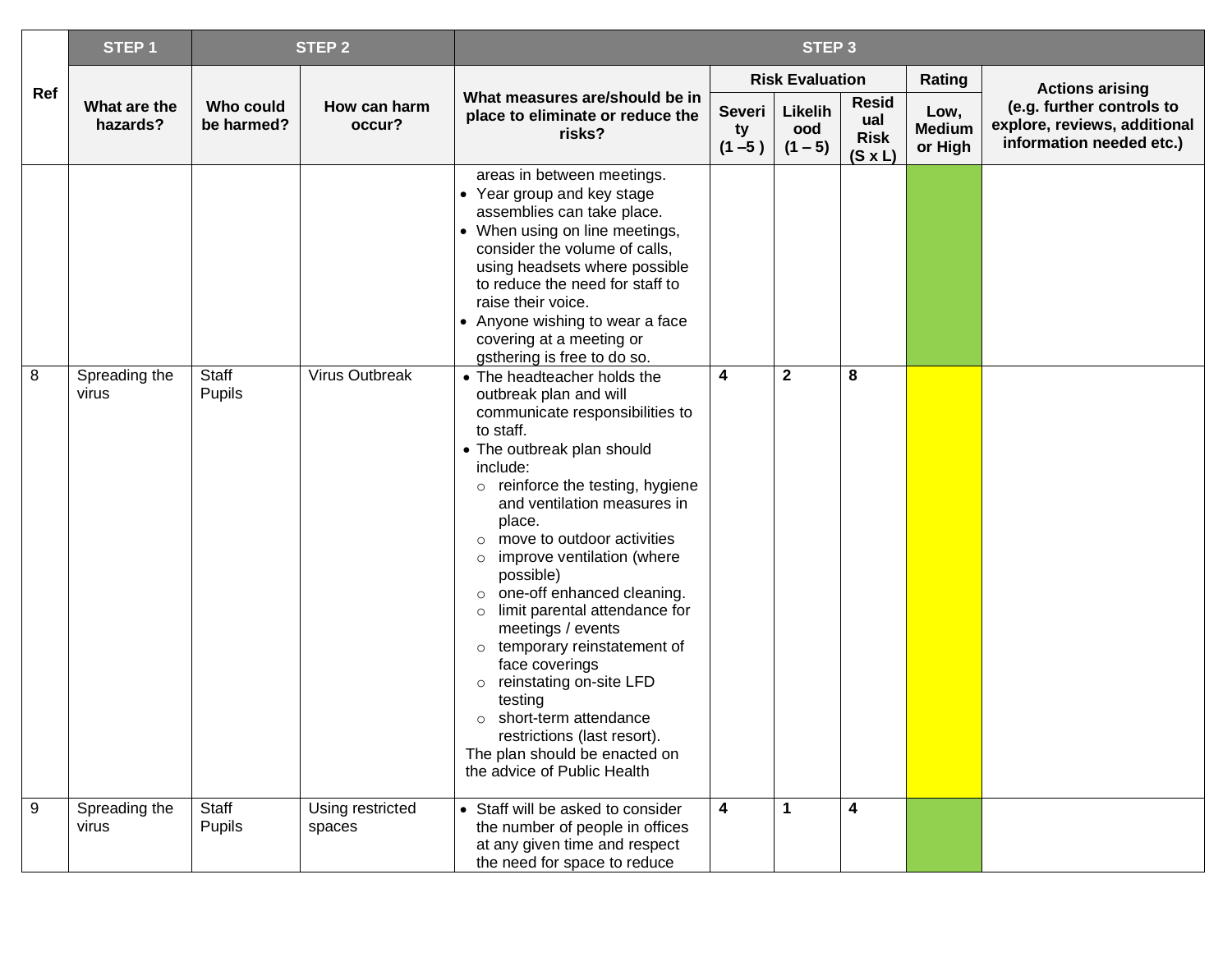|     | STEP <sub>1</sub>        |                                   | STEP <sub>2</sub>                                                                             | STEP <sub>3</sub>                                                                                                            |                                  |                             |                                                      |                                  |                                                                                       |  |  |
|-----|--------------------------|-----------------------------------|-----------------------------------------------------------------------------------------------|------------------------------------------------------------------------------------------------------------------------------|----------------------------------|-----------------------------|------------------------------------------------------|----------------------------------|---------------------------------------------------------------------------------------|--|--|
| Ref |                          |                                   | How can harm<br>occur?                                                                        |                                                                                                                              | <b>Risk Evaluation</b>           |                             |                                                      | Rating                           | <b>Actions arising</b>                                                                |  |  |
|     | What are the<br>hazards? | Who could<br>be harmed?           |                                                                                               | What measures are/should be in<br>place to eliminate or reduce the<br>risks?                                                 | <b>Severi</b><br>ty<br>$(1 - 5)$ | Likelih<br>ood<br>$(1 - 5)$ | <b>Resid</b><br>ual<br><b>Risk</b><br>$(S \times L)$ | Low,<br><b>Medium</b><br>or High | (e.g. further controls to<br>explore, reviews, additional<br>information needed etc.) |  |  |
|     |                          |                                   |                                                                                               | potential covid 19 spread.<br>Staff are encouraged to use<br>stairs when moving between<br>floors and travel alone in lifts. |                                  |                             |                                                      |                                  |                                                                                       |  |  |
| 10  | Spreading the<br>virus   | Vulnerable<br>pupils and<br>staff | Exposure to the<br>virus could have a<br>greater impact on<br>vulnerable staff and<br>pupils. | Individual risk assessment for<br>vulnerable staff and pupils<br>including new and expectant<br>mothers will continue.       | 4                                | $\overline{2}$              | 8                                                    |                                  |                                                                                       |  |  |

| Likelihood scores           |                           |                           |                       |                      |                         |  |  |  |  |  |
|-----------------------------|---------------------------|---------------------------|-----------------------|----------------------|-------------------------|--|--|--|--|--|
| <b>Likelihood score</b>     |                           |                           |                       |                      |                         |  |  |  |  |  |
| <b>Description</b>          | Improbable                | <b>Unlikely</b>           | <b>Possible</b>       | Likely               | <b>Almost certainty</b> |  |  |  |  |  |
| <b>Broad description of</b> | Probably never happen     | Possible but not expected | Might happen or recur | Will probably happen | Will happen, possibly   |  |  |  |  |  |
| frequency                   |                           | to happen                 |                       |                      | frequently              |  |  |  |  |  |
| Timed frequency             | Occurs less than annually | <b>Occurs annually</b>    | <b>Occurs monthly</b> | Occurs weekly        | Occurs daily            |  |  |  |  |  |

| <b>Consequences/severity scores</b> |                                           |                                                       |                                                                                            |                                                                                                             |                                                      |  |  |  |  |
|-------------------------------------|-------------------------------------------|-------------------------------------------------------|--------------------------------------------------------------------------------------------|-------------------------------------------------------------------------------------------------------------|------------------------------------------------------|--|--|--|--|
| <b>Consequence score</b>            |                                           |                                                       |                                                                                            |                                                                                                             |                                                      |  |  |  |  |
| <b>Description</b>                  | Insignificant                             | <b>Minor</b>                                          | <b>Moderate</b>                                                                            | <b>Severe</b>                                                                                               | <b>Catastrophic</b>                                  |  |  |  |  |
| Impact and harm<br>caused           | Minor injury requiring no<br>medical help | Minor injury or illness<br>requiring <3 days off work | Moderate injury or illness<br>requiring 4-10 days off<br>work.<br><b>RIDDOR</b> reportable | Specified injury or illness.<br>Requires over 10 days<br>off work or leading to long<br>term incapacitation | Fatality<br>Permanent ill health or<br>disfigurement |  |  |  |  |

## **AUTHORISATION**